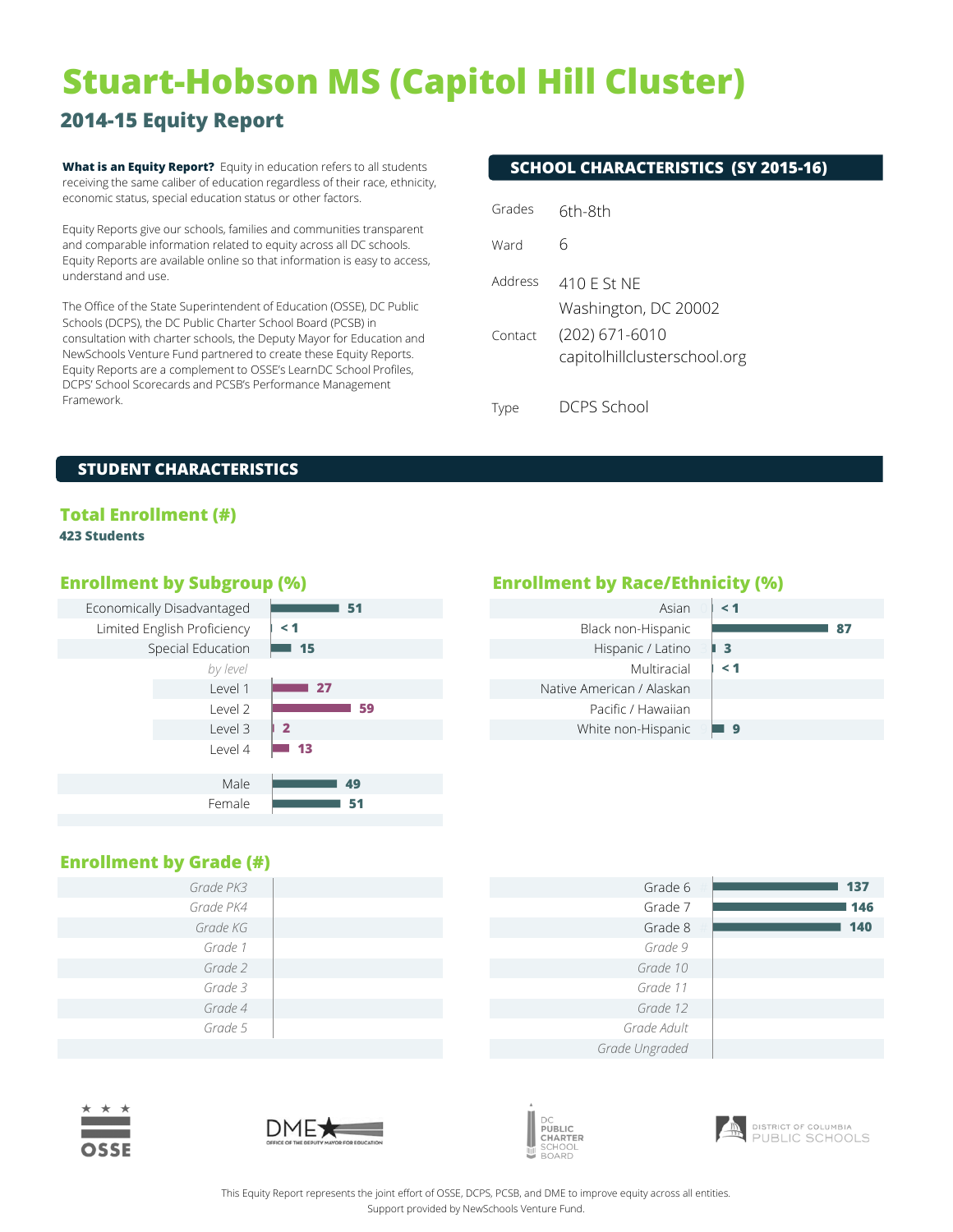# **Stuart-Hobson MS (Capitol Hill Cluster) 2014-15 Equity Report**

# **ATTENDANCE**



City Average  $*$ 

#### **DISCIPLINE**

| <b>Total Suspensions (#) Suspension Rate (%)</b>     |                             | % suspended 1+ days | % suspended 11+ days             |  |
|------------------------------------------------------|-----------------------------|---------------------|----------------------------------|--|
| <b>This School</b><br>126                            | All Students                | $\frac{18}{22}$     | $\bf{0}$<br>$\mathcal{I}$        |  |
|                                                      | Economically Disadvantaged  | 25<br>26            | $\bf{0}$                         |  |
| <b>Total Expulsions (#)</b><br><b>This School</b>    | Limited English Proficiency | n < 10              | n < 10                           |  |
|                                                      | Special Education           | 21<br>30            | $\bf{0}$<br>2                    |  |
| <b>Expulsion Rate (%)</b>                            | Male                        | 23<br>25            | $\bf{0}$                         |  |
| <b>This School</b><br>0.00<br>City Average *<br>0.33 | Female                      | 13<br>18            | $\bf{0}$<br>$\mathcal I$         |  |
|                                                      | Asian                       | n < 10              | n < 10                           |  |
|                                                      | Black non-Hispanic          | 20<br>27            | $\boldsymbol{0}$<br>$\mathcal I$ |  |
|                                                      | Hispanic / Latino           | $\frac{9}{9}$       | $\bf{0}$<br>$\Omega$             |  |
|                                                      | Multiracial                 | n < 10              | n < 10                           |  |
|                                                      | Native American / Alaskan   | n < 10              | n < 10                           |  |
|                                                      | Pacific / Hawaiian          | n < 10              | n < 10                           |  |
|                                                      | White non-Hispanic          | $\bf{0}$            | $\bf{0}$<br>$\overline{O}$       |  |
|                                                      |                             | This School ■       | This School ■                    |  |

City Average \* ■ City Average \* ■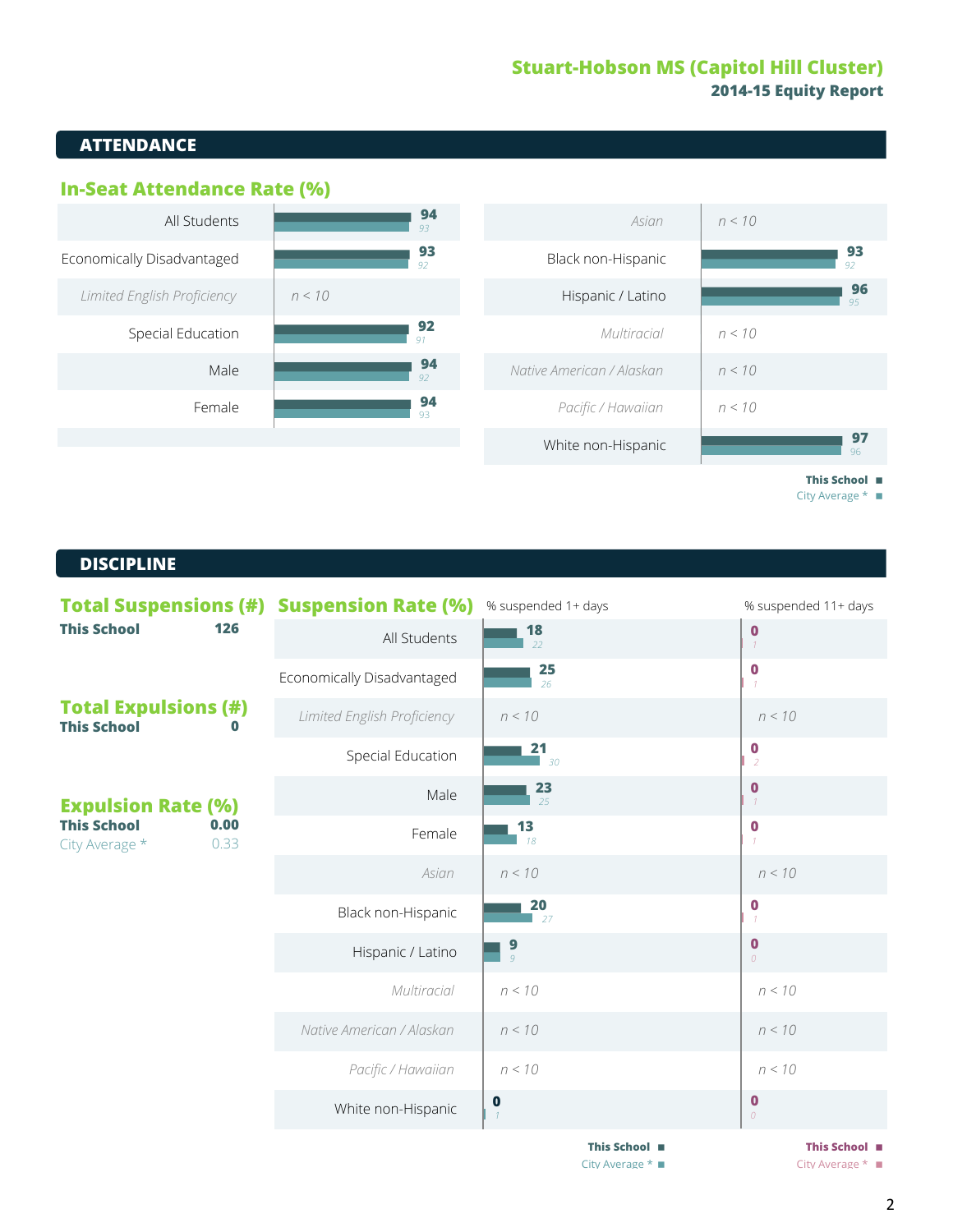# **Stuart-Hobson MS (Capitol Hill Cluster)** 2014-15 Equity Report

| SIUDENI ACHIEVEMENI                 |                                               |                                            |                                         |                                  |                                       |  |  |  |
|-------------------------------------|-----------------------------------------------|--------------------------------------------|-----------------------------------------|----------------------------------|---------------------------------------|--|--|--|
| <b>PARCC</b><br><b>Math Results</b> | % Level 1<br>Did not yet meet<br>expectations | % Level 2<br>Partially met<br>expectations | % Level 3<br>Approached<br>expectations | % Level 4<br>Met<br>expectations | % Level 5<br>Exceeded<br>expectations |  |  |  |
| All Students                        | 24<br>21                                      | 41<br>32                                   | 25<br>26                                | _9<br>$\Box$ 20                  | $\overline{z}$                        |  |  |  |
| Economically Disadvantaged          | $\frac{28}{25}$                               | 47<br>36                                   | 22<br>25                                | 4<br>13                          | $\bf{0}$                              |  |  |  |
| Limited English Proficiency         | n < 25                                        | n < 25                                     | n < 25                                  | n < 25                           | n < 25                                |  |  |  |
| Special Education                   | 49<br>48                                      | 46<br>37                                   | $\frac{5}{11}$                          | $\bf{0}$<br>$\Delta$             | $\bf{0}$<br>$\Omega$                  |  |  |  |
| Male                                | 29<br>24                                      | 46<br>$-31$                                | 17<br>24                                | $\sqrt{6}$<br>19                 | 1<br>$\overline{3}$                   |  |  |  |
| Female                              | 19<br>18                                      | 36<br>32                                   | 32<br>27                                | $12$<br>$21$                     | 1<br>$\overline{\phantom{a}}$         |  |  |  |
| Asian                               | n < 25                                        | n < 25                                     | n < 25                                  | n < 25                           | n < 25                                |  |  |  |
| Black non-Hispanic                  | $\frac{27}{24}$                               | 43<br>35                                   | $\frac{25}{25}$                         | $\overline{\mathbf{5}}_{14}$     | $\bf{0}$                              |  |  |  |
| Hispanic / Latino                   | n < 25                                        | n < 25                                     | n < 25                                  | n < 25                           | n < 25                                |  |  |  |
| Multiracial                         | n < 25                                        | n < 25                                     | n < 25                                  | n < 25                           | n < 25                                |  |  |  |
| Native American / Alaskan           | n < 25                                        | n < 25                                     | n < 25                                  | n < 25                           | n < 25                                |  |  |  |
| Pacific / Hawaiian                  | n < 25                                        | n < 25                                     | n < 25                                  | n < 25                           | n < 25                                |  |  |  |
| White non-Hispanic                  | $\frac{3}{2}$                                 | 19<br>8                                    | 19<br>21                                | 47<br>55                         | 11<br>14                              |  |  |  |

#### This School **m**

City Average  $\blacksquare$ 

| <b>PARCC</b><br><b>ELA Results</b> | % Level 1<br>Did not yet meet<br>expectations | % Level 2<br>Partially met<br>expectations | % Level 3<br>Approached<br>expectations | % Level 4<br>Met<br>expectations | % Level 5<br>Exceeded<br>expectations |
|------------------------------------|-----------------------------------------------|--------------------------------------------|-----------------------------------------|----------------------------------|---------------------------------------|
| All Students                       | 27<br>28                                      | 28<br>24                                   | 21<br>23                                | 17<br>21                         | 7<br>$\overline{4}$                   |
| Economically Disadvantaged         | 32<br>35                                      | 34<br>28                                   | $\frac{23}{23}$                         | 10<br>14                         | $\overline{2}$<br>$\mathcal{I}$       |
| Limited English Proficiency        | n < 25                                        | n < 25                                     | n < 25                                  | n < 25                           | n < 25                                |
| Special Education                  | 70<br>65                                      | 25<br>22                                   | $\overline{2}$<br>$\overline{g}$        | 4<br>$\Delta$                    | $\bf{0}$<br>$\theta$                  |
| Male                               | 37<br>$\overline{34}$                         | 32<br>$25 -$                               | 18<br>21                                | $\mathbf{9}_{17}$                | 4<br>3                                |
| Female                             | $\frac{17}{22}$                               | 25<br>24                                   | 24<br>25                                | 23<br>24                         | 10<br>6.                              |
| Asian                              | n < 25                                        | n < 25                                     | n < 25                                  | n < 25                           | n < 25                                |
| Black non-Hispanic                 | $\frac{30}{33}$                               | $\frac{32}{27}$                            | $\frac{22}{23}$                         | 14<br>16                         | 3                                     |
| Hispanic / Latino                  | n < 25                                        | n < 25                                     | n < 25                                  | n < 25                           | n < 25                                |
| Multiracial                        | n < 25                                        | n < 25                                     | n < 25                                  | n < 25                           | n < 25                                |
| Native American / Alaskan          | n < 25                                        | n < 25                                     | n < 25                                  | n < 25                           | n < 25                                |
| Pacific / Hawaiian                 | n < 25                                        | n < 25                                     | n < 25                                  | n < 25                           | n < 25                                |
| White non-Hispanic                 | $\frac{3}{3}$                                 | $\frac{3}{5}$                              | 8<br>12                                 | 36<br>52                         | 50<br>27                              |

This School **m** 

City Average  $\blacksquare$ 

\* Students with the most significant cognitive disabilities took the National Center and State Collaborative (NCSC) alternative assessment instead of PARCC. NCSC measures student performance on alternate achievement standards aligned to the Common Core State Standards. Go to results.osse.dc.gov to view a school's NCSC results.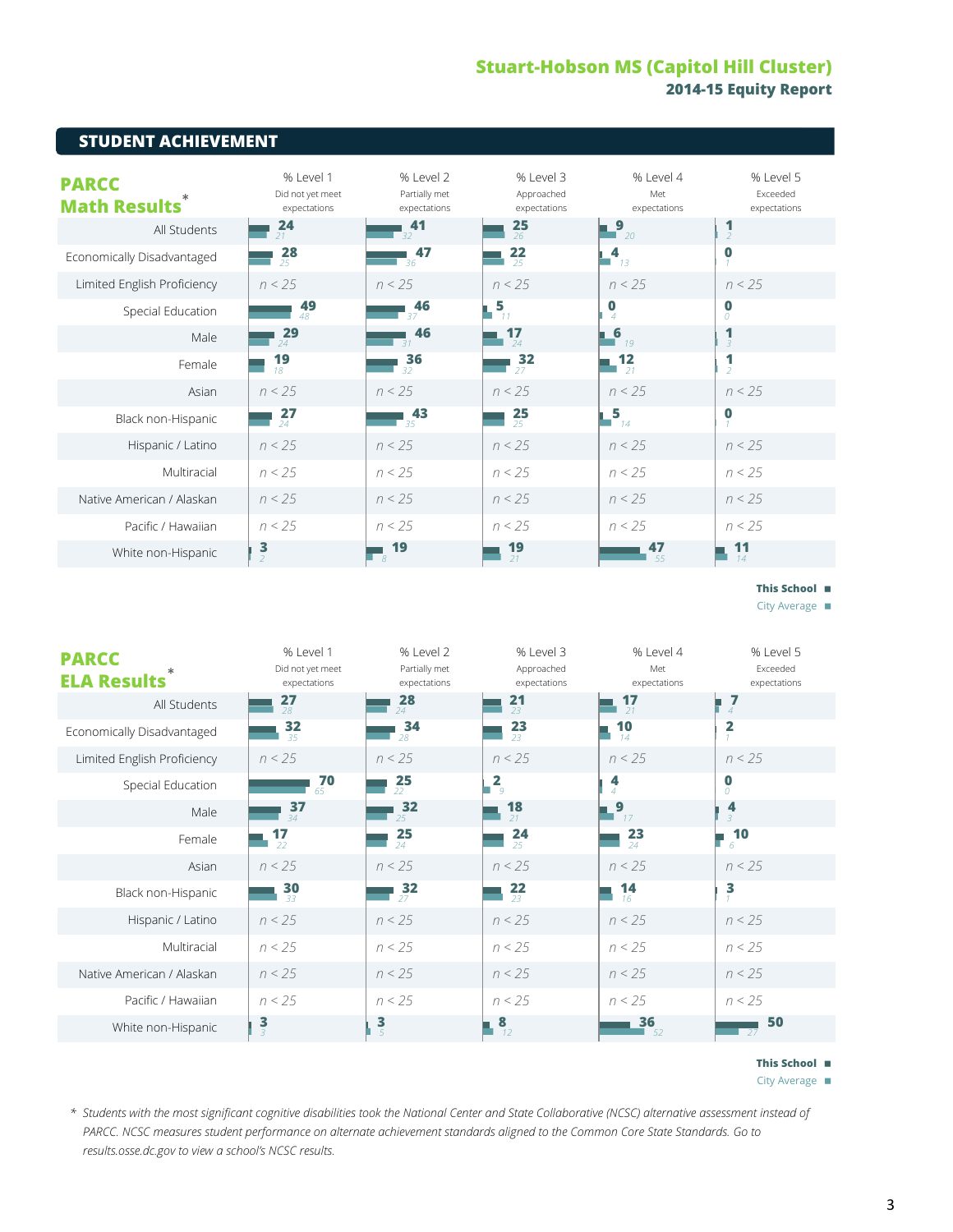# **STUDENT MOVEMENT**





**This School** City Average \* **-1%** -1%

**Solution** % of Students Withdrawing

# **Mid-Year Entry and Withdrawals (%)** *City Average \**

|              |               |  |  | Oct Nov Dec Jan Feb Mar Apr May |       |           |
|--------------|---------------|--|--|---------------------------------|-------|-----------|
| <b>Entry</b> |               |  |  | 1% 2% 2% 3% 4% 4% 5%            |       | <b>5%</b> |
| Withdrawal   | $-1\%$ $-2\%$ |  |  | -2% -3% -4% -5%                 | $-5%$ | -6%       |

*\* The City Averages displayed on this page only include the average of those grades served by this school in school year 2015-16.*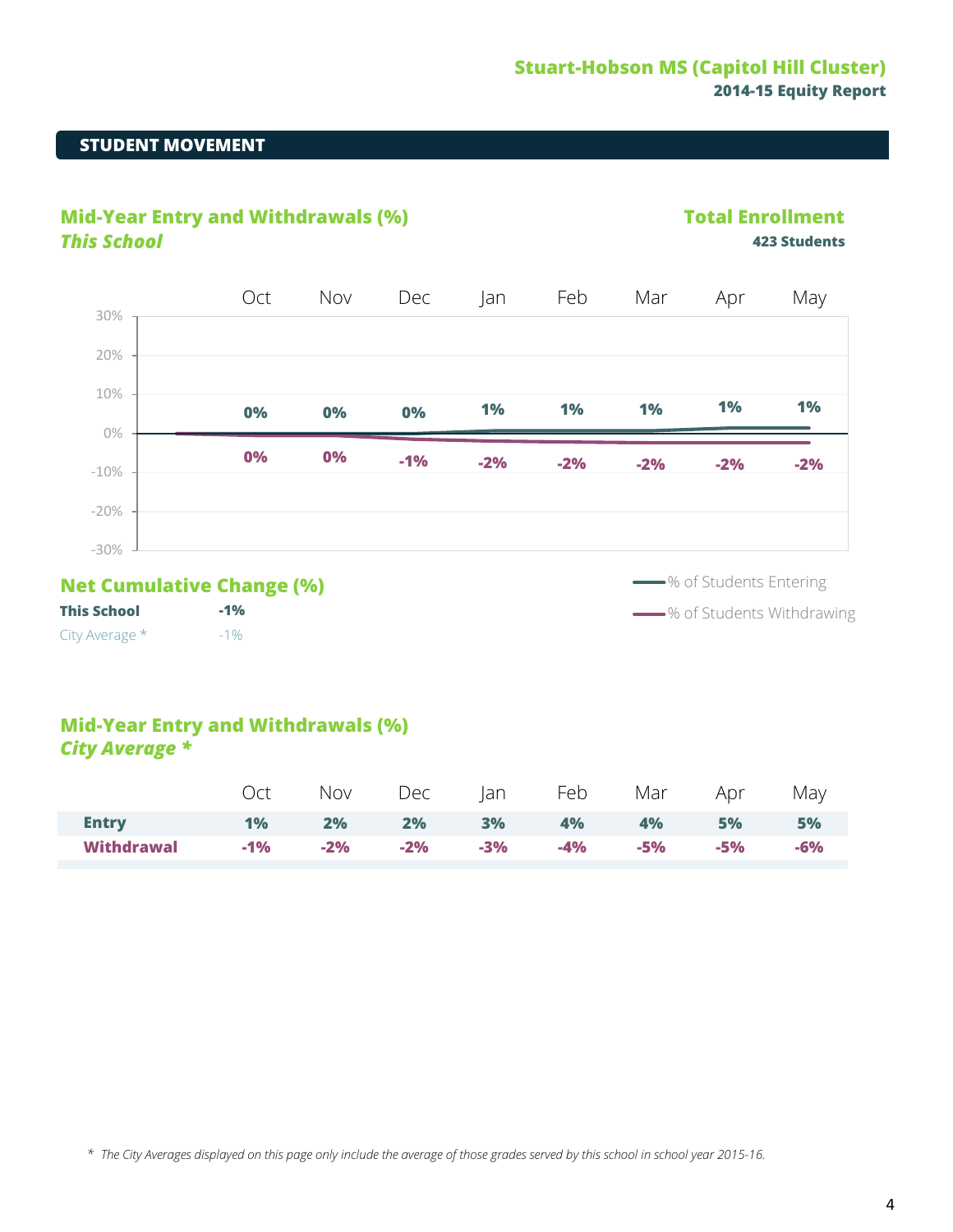#### **APPENDIX**

# **Attendance**

All students in a school benefit from a high in-seat attendance rate, or the average percentage of students in the classroom on a given day. Any absence, excused or unexcused, counts against this number. In-seat attendance rates divide the total number of students' days present by the total number of students' days enrolled in the school. Audited students' subgroup status is determined according to the rules outlined under student characteristics. Students not included in the audit have a separate student characteristic verification process detailed in the Equity Report business rules. Data are not shown for subgroups with less than 10 students. DC average values for these metrics are calculated using data on all students in the city enrolled in the grade levels served by this school, as determined by the October 6, 2014 enrollment audit.

# **Discipline**

Suspension rates are calculated by dividing the total number of students with out-of-school suspensions of 1 or more full days (11 or more days in the case of long-term suspensions) in this school by the total number of students enrolled, as determined by the October 6, 2014 enrollment audit. Data are not shown for subgroups with less than 10 students. Students' subgroup status is determined according to the rules outlined under student characteristics. DC average values for these metrics are calculated using data on all students in the city enrolled in the grade levels served by this school, as determined by the enrollment audit. The total number of suspensions shows the number that occurred throughout the school year to any student enrolled, even if they were not included in the audited enrollment.

The total number of expulsions shows the number that occurred throughout the school year to any student enrolled, even if they were not included in the audited enrollment. Expulsion rates show the percentage of students who were expelled during the school year. Data are not shown for subgroups with less than 10 students. DCPS schools have adopted a discipline code that only allows for expulsion in extreme cases, such as incidents of extreme violence like attacking a student or staff member. DCPS schools have the option of transferring a middle or high school student to a DCPS alternative school for disciplinary reasons, and these transfers are not counted as expulsions. Each charter school creates its own policy for determining appropriate disciplinary action. The charter sector does not currently have one designated alternative school to transfer middle or high school students for long-term disciplinary reasons.

# **Graduation Rate**

The graduation rate shows the percentage of students who received a high school diploma within four or five years of entering ninth grade. The fiveyear graduation rate includes all students who started high school in fall of 2010 and graduated by August 2015. The four-year rate includes all students who started high school in fall of 2011 and graduated by August 2015. Data are not shown for subgroups with less than 10 students.

Graduation rates are calculated by dividing the total number of graduates by an adjusted ninth grade cohort, or the group of students who entered ninth grade four or five years before. Only students who graduate with a regular diploma are counted as graduates for the purposes of the graduation rate. All other outcomes, including General Educational Development (GED) programs and Certificates of Individualized Education Program (IEP) Completion, do not count as graduates.

The number of graduates is determined by graduate files that are certified by DCPS and PCSB. Student subgroups are determined by the October 6, 2014 audited enrollment file according to the rules outlined under student characteristics.

The number of students in the ninth grade cohort is adjusted according to uniform rules set by the US Department of Education. The initial number of students in a cohort is set at the number of students in a school who are entering ninth grade for the first time. Students who transfer into the school are added to the cohort, and students who transfer out, move to another state or country, or are deceased are subtracted from the cohort.

The cohort year is set as four years following the year the cohort entered ninth grade. The same is true of the five-year graduation rate, which is why the most recent available cohort year for this measure lags the four-year rate by one year.